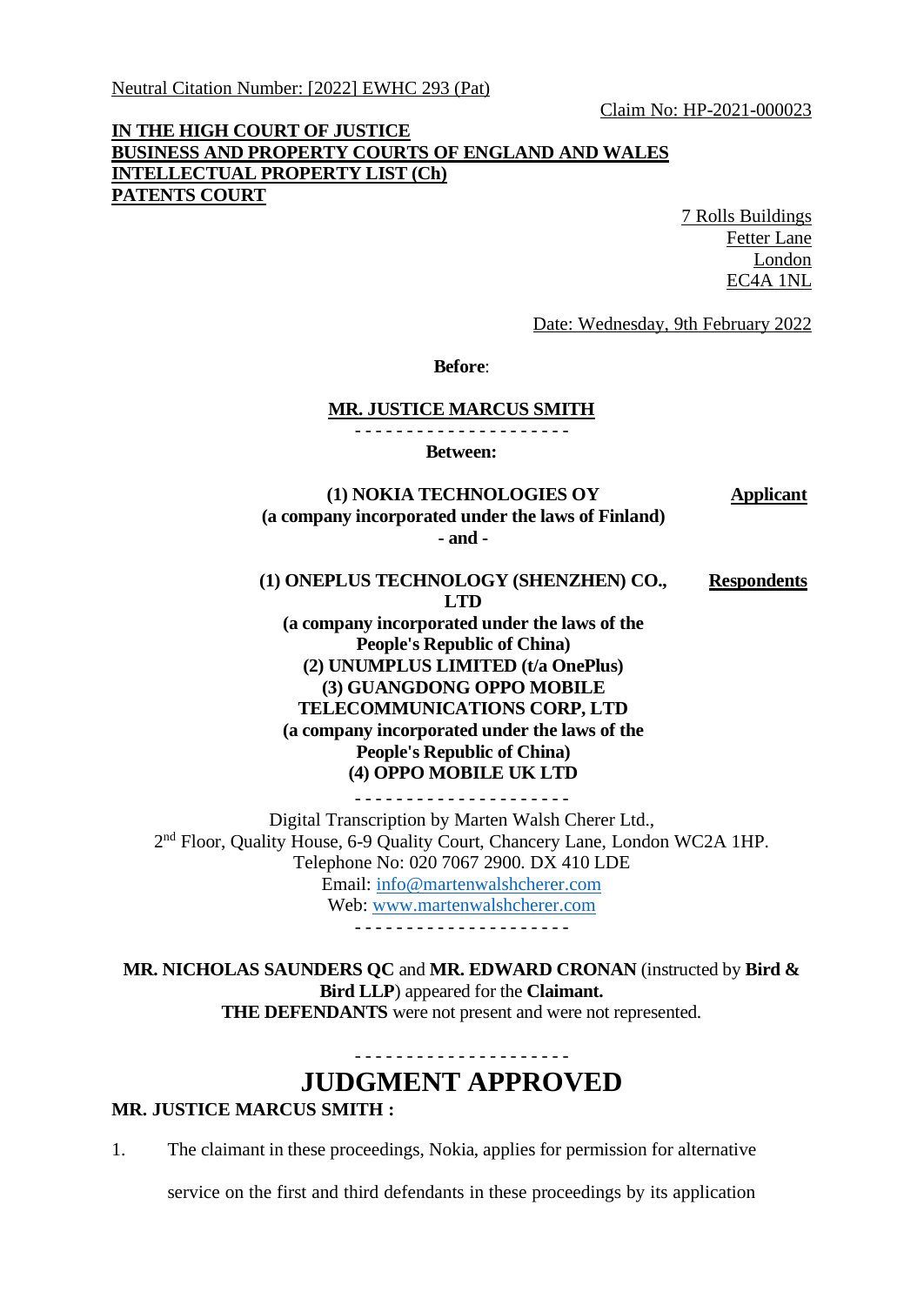dated 24th January 2022. I shall refer to these defendants as D1 and D3. Both are corporations incorporated in the People's Republic of China.

- 2. The application before me is supported by the statement of Mr. Richard Vary, his fifth in these proceedings, and I shall refer to that as Vary 5. Mr. Vary is a partner in Bird & Bird, the solicitors retained by Nokia.
- 3. There are other related defendants in these proceedings, D2 and D4, corporations incorporated in the United Kingdom. I understand that all of the defendants may be described as part of the same group of companies, even if only loosely. The application is formally ex parte but on notice. Hogan Lovells act for D2 and D4.
- 4. Nokia commenced this action on 1st July 2021. It is a claim for infringement of a single patent, EP(UK) 3716560B1, which I shall refer to as "the patent". It relates to power amplifiers used in mobile phones. The patent is not a standard essential patent and this is not FRAND litigation. There are two groups of defendants, with each group responsible for a particular brand of mobile devices, and the two brands are OnePlus and Oppo. This is one of two actions between these parties in the English court at present, the other being a claim under HP-2021-000022, which does allege infringement of certain standard essential patents and which I shall refer to as "the SEP proceedings". The numbering of the defendants in both sets of proceedings is identical. Essentially, the position is that the parties, against whom this application is made, D1 and D3, are domiciled in China, and D2 and D4 are the UK-based companies. D1 and D3 manufacture the devices. D2 and D4 are UK-based companies that distribute the products manufactured in China. There is, broadly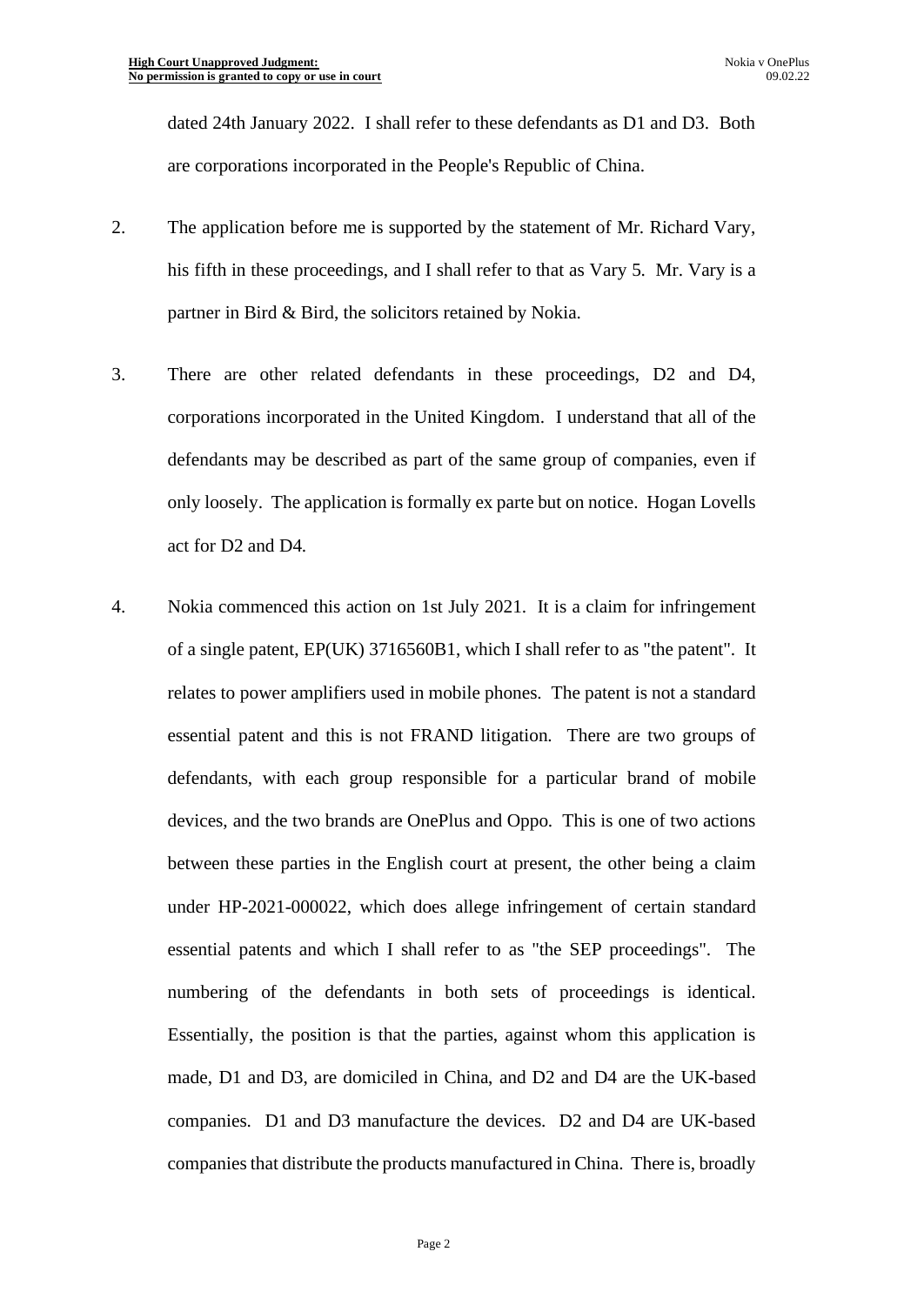speaking, an understanding that there is a common control between OnePlus China and Oppo China, but nothing turns, for the purposes of today at least, on whether that is right or not. However, it is correct to say that the same individual, Ms. Zhu, gives instructions regarding the conduct of the litigation for all of the defendants. That is borne out by the evidence in Vary 5, paragraphs 47-53.

- 5. The background to the action and the present status of the proceedings are set out in Vary 5. I am not, in this judgment, going to set out all of the detail in Vary 5, but will take it substantially as read. However, the following represent the material points to my mind. Permission to serve out of the jurisdiction on D1 and D3 was granted by the order of Master Arkush in July 2021.
- 6. D2 and D4 regularly served defences and counterclaims seeking to invalidate the patent on 31st August 2021. In October 2021, Mellor J ordered the trial to be heard following a contested hearing about listing in the second half of September 2022. The trial has subsequently been listed to be heard from 19th September 2022, with a complexity rating of 4-5.
- 7. The case came on for a CMC in December 2021 and directions to trial ordered by Meade J. At that hearing, D2 and D4 made an application to stay proceedings pending an opposition before the EPO, which was refused. Pausing there, I will come to this in greater detail, but it is important to note at the outset that the expected due date of service on D1 and D3 was fully factored into these directions under consideration for trial. Put shortly, it was expected that it would take some considerable time, eight or so months, to serve these defendants and that was budgeted for in the timetable. However, a longer period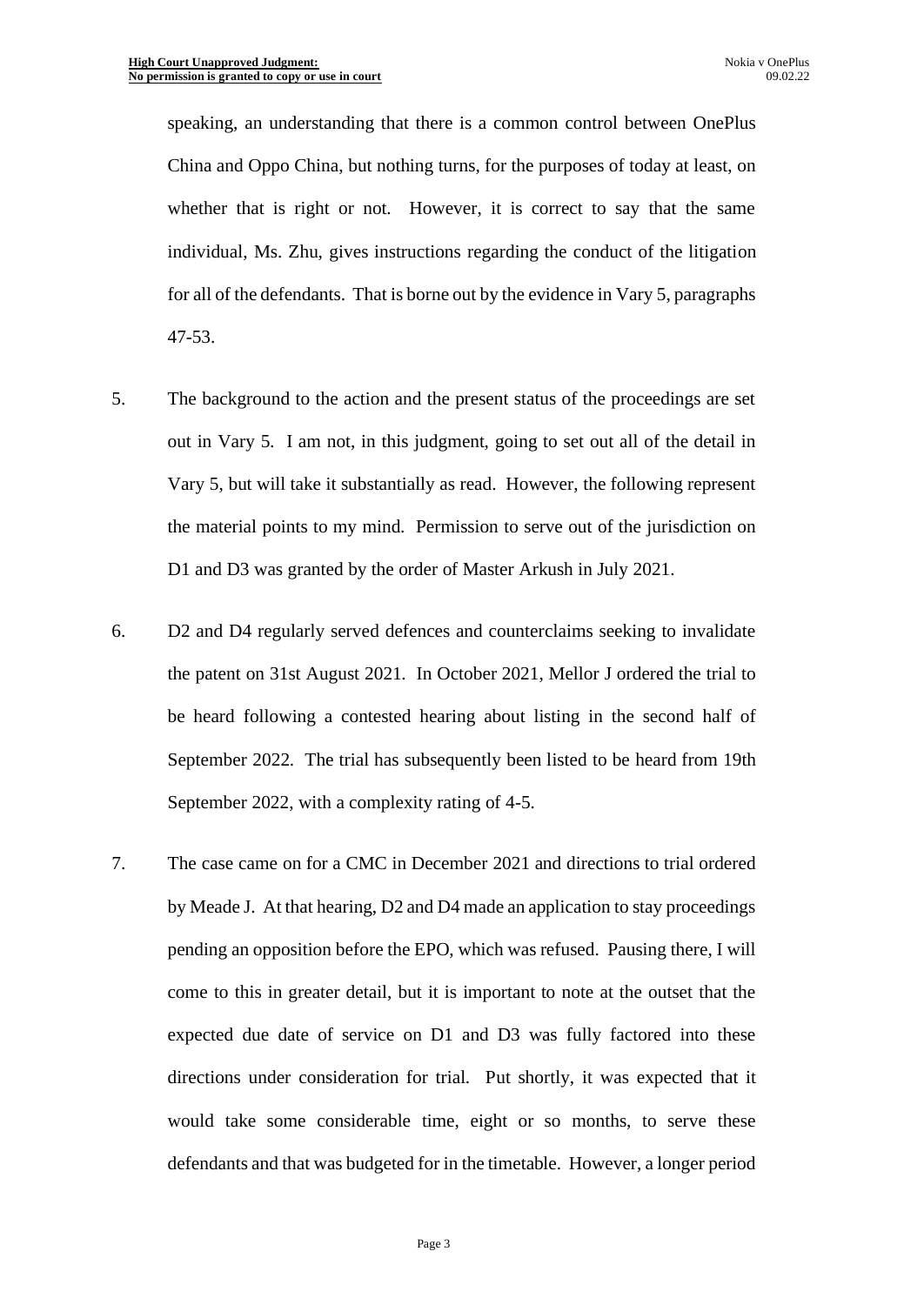was not budgeted for in the timetable and that is something to which I will be returning in a moment.

- 8. Returning to the description of the proceedings, broadly conceived regarding the patent, at the same time as the English proceedings in this trial were going forward, the court in the Southern District of California granted Nokia leave to obtain discovery from Qualcomm in support of these proceedings, pursuant to 28 USC 1782. Qualcomm manufacture a component used to implement the infringing functionality in the Oppo and OnePlus branded phones.
- 9. Now, China is a signatory to the Hague Convention and therefore Nokia sought to serve D1 and D3 by that process. As I have said, permission was granted for service out of the jurisdiction by Master Arkush on 8th July 2021. The pleadings and associated documents, together with Chinese translations, were sent to the Foreign Process Section ("FPS") at the Royal Courts of Justice on 22nd July 2021. On 27th July 2021, notification was received from the FPS that the documents had been despatched to China.
- 10. On 2nd November 2021, Bird & Bird contacted the FPS to obtain an update on the service in China and were informed that the documents had been sent to the authorities in China in July and since then the FPS had not received any information. The FPS stated that it would be far too early to hear from the Chinese authorities. Meanwhile, Bird & Bird (China) contacted the ILCC (the Chinese receiving authority) and were informed that they had not received the documents. Given that service generally could take six to eight months, it was not surprising nothing had been heard at that point. On 22nd December 2021, the FPS contacted Bird & Bird by telephone and advised that the original boxes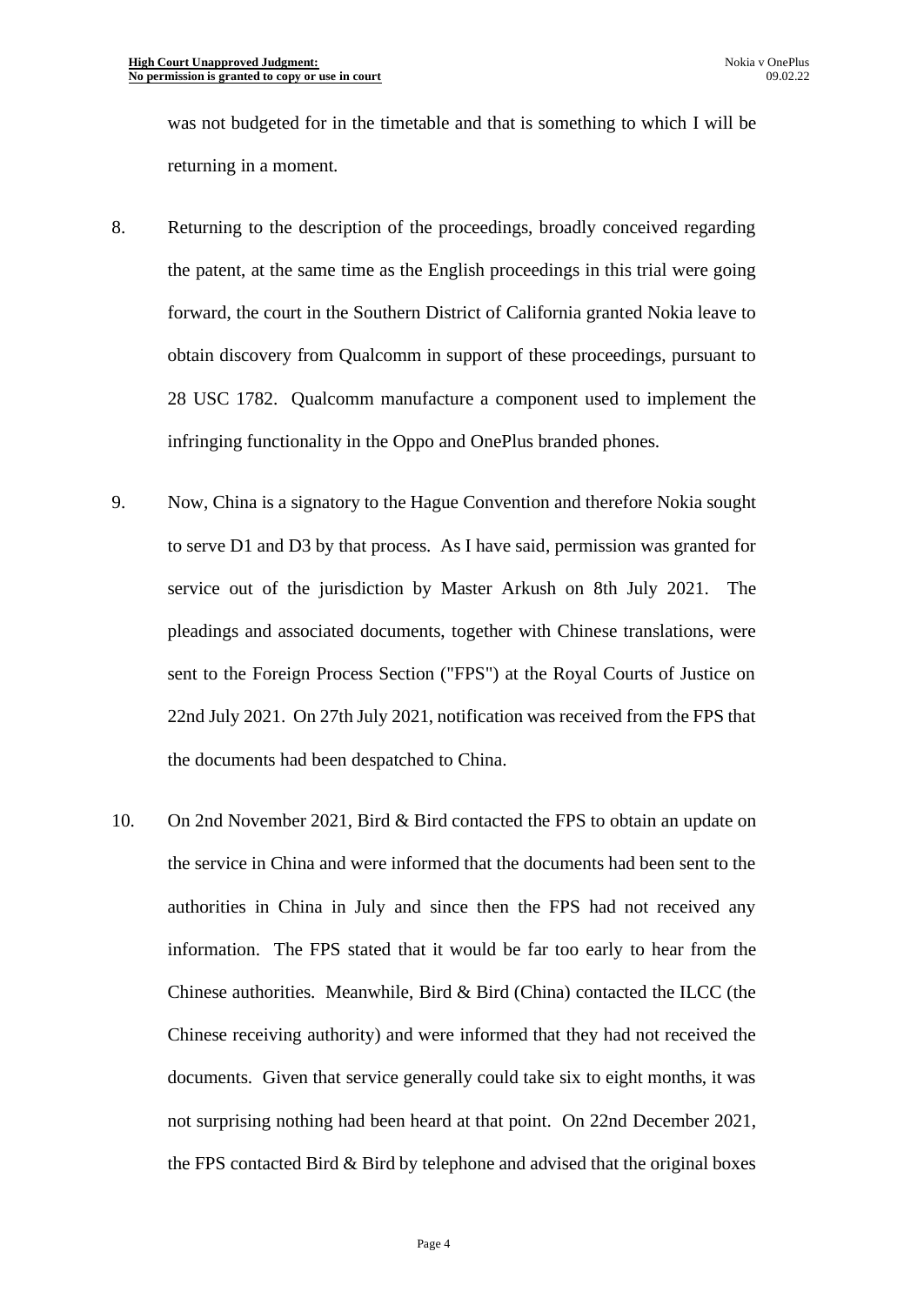containing the documents had been returned to them marked "unclaimed". There then followed further investigations conducted by Bird & Bird and described by Mr. Vary in Vary 5, paragraphs 25-41. In very brief summary, the FPS was unable to provide an explanation as to why the service documents had been returned. The documents were carried to China by Parcel Force, who have blamed problems with customs documentation. However, no customs declaration is supposed to be required for legal documents of this type. The information provided by Customs in Beijing has been incomplete, somewhat inconsistent with the nature of the package, and the whole process is rather contrary to Mr. Vary's previous experience of serving entities in China, which indeed includes experience of serving on the same legal entities as are before me in other proceedings.

- 11. Nokia is currently continuing its efforts to serve under the Hague Convention, but in light of these problems seeks permission for alternative service. The alternative service both of which is sought, or either of which is sought, should be effected is by e-mail to Julia Zhu at zhujuan@oppo.com and by e-mail to Hogan Lovells LLP at Oppo-Nokia@hoganlovells.com. Hogan Lovells, I should say, if I have not already, are the solicitors acting for D2 and D4 in these proceedings. They do not act for D1 or D3, but it is a reasonable suggestion that this is a route by way of which documents in these proceedings could be brought properly and efficiently to the attention of D1 and D3.
- 12. Ms. Zhu, I should add, is the legal director of D3 and has already confirmed receipt for the pleadings for this action, at the e-mail address I have stated, in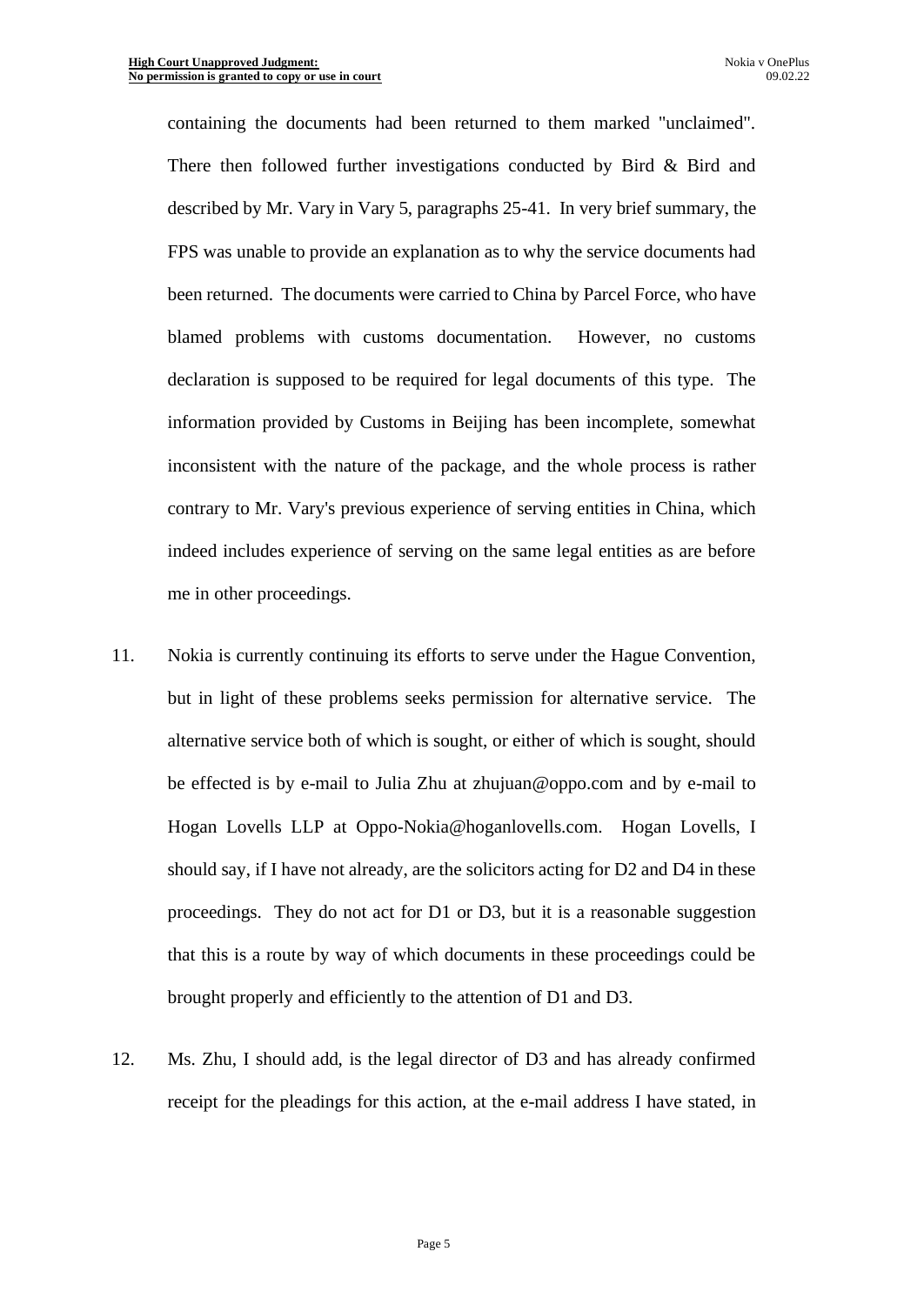the context of the other proceedings, the SEP proceedings between Nokia and Oppo. Hogan Lovells, as I say, act for the other defendants in these proceedings.

13. I turn, with that statement of the background, to the relevant law. I am going to begin with a provision that is not directly relevant to this question of alternative service in extraterritorial proceedings or proceedings outside jurisdiction. I am going to start with CPR 6.15 which, to my mind, provides helpful guidance in how to approach this particular case. Rule 6.15 of the CPR is headed "Service of the claim form by an alternative method or at an alternative place". 6.15(1) provides: "(1) Where it appears to the court that there is a good reason to authorise service by a method or at a place not otherwise permitted by this Part, the court may make an order permitting service by an alternative method or at an alternative place.

(2) On an application under this rule, the court may order that steps already taken to bring the claim form to the attention of the defendant by an alternative method or at an alternative place is good service."

14. Clearly, rule 6.15 requires there to be a good reason to permit alternative service and it was contended before me by Mr. Saunders QC, who appeared for Nokia, that this was the first element of the test that Nokia are required to satisfy. I accept that submission, but it is important, I think, to understand that this is not, in my judgment, a 6.15 CPR case. 6.15 is to be found in Part II of Part 6 of the CPR. Part II is headed "Service of the claim form in the jurisdiction" and that is where rule 6.15 is to be found. It is clear from the wording that 6.15 is intended only to apply in this case because it refers to service "by a method or at a place not otherwise permitted by this Part".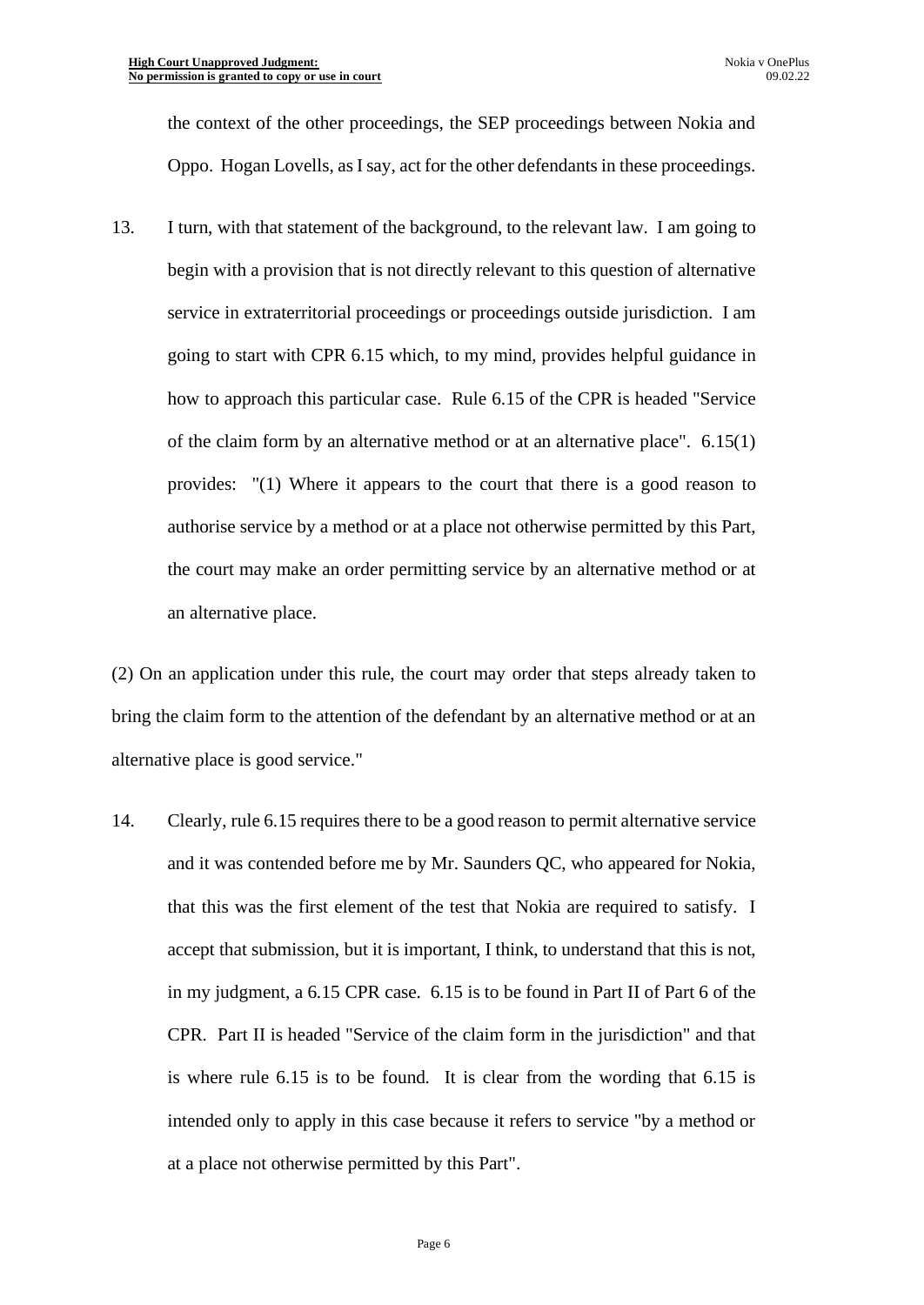- 15. Now, there is good authority to deploy CPR 6.15 in this way, not least in the decision Abela v Baadarani. Lord Clarke did exactly that. He referred to rule 6.15 and used it in a case involving service out of the jurisdiction. It seems to me that it would be extremely strange to have a case of alternative service in proceedings involving a defendant out of the jurisdiction which was in some way laxer than the requirements for alternative service in the jurisdiction. It seems to me that Mr. Saunders was quite right to draw my attention to rule 6.15 as the starting point for the process that I am engaged in.
- 16. However, I am clear that this is not the provision under which the order that I am invited to make can or should be made. It seems to me that the relevant provision is to be found in Part III, dealing with service out of the jurisdiction in Part 6 of the CPR, and that the relevant provision is 6.37(5), which concerns applications for permission to serve claim forms out of the jurisdiction. 6.37(5) provides: "Where the court gives permission to serve a claim form out of the jurisdiction - (a) it will specify the periods within which the defendant may (i) file acknowledge and service", et cetera -- that is not the provision directly in point here -- and "(b) it may - (i) give directions about the method of service; and (ii) give permission for other documents in the proceedings to be served out of the jurisdiction."
- 17. This provision in 6.37(5)(b)(i) is, on its face, much wider than the rules for service in 6.15 of the CPR. That is because it has got to deal with a whole range of cases where rules as to service may or may not be articulated in international conventions or other kinds of arrangements between states. It needs to deal with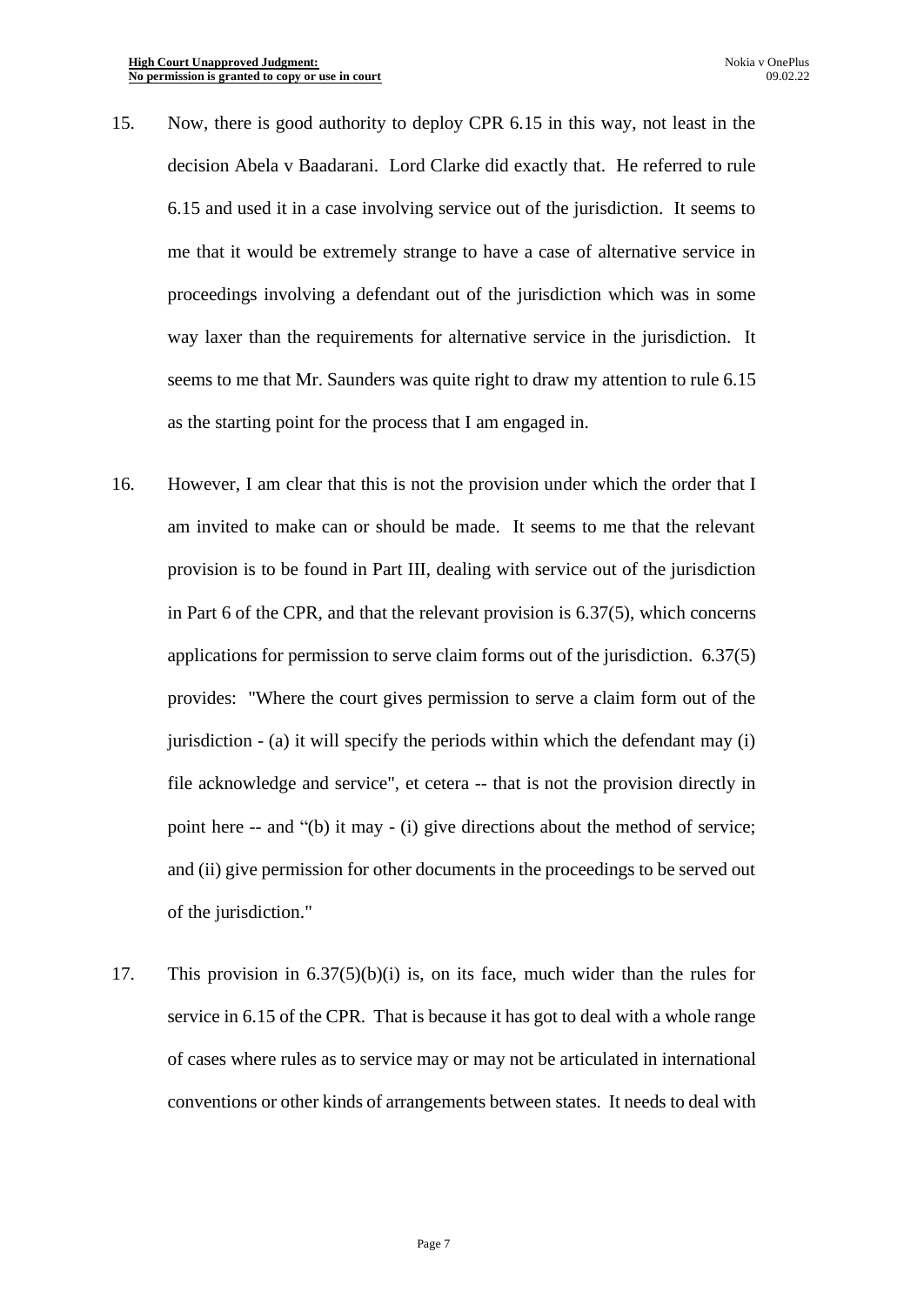those cases where there is in fact no internationally-agreed method of service and those cases where, as here, there is.

- 18. In Abela v Baadarani [2013] UKSC 44, Lord Clarke made quite clear that service was intended to ensure the proper communication of relevant documents to a defendant. Emphatically, service is not a forum for the playing of technical games. The reason alternative service and service generally is more fraught in cases involving proceedings and defendants out of the jurisdiction is simply because it involves the coercive processes of the English courts being foisted upon the defendant who is out of the jurisdiction. That is why one must tread more carefully in the cases of service out of the jurisdiction than in cases of service in the jurisdiction where it is simply a question of ensuring that proceedings and people completely under the control of the English courts are properly dealt with in a fair and just way in accordance with the overriding objective.
- 19. In that context, Lord Clarke clearly recognised the importance of bilateral treaties and conventions in relation to service out, noting at 34 that alternative service on parties and territories affected by such treaties or conventions ran the risk of subverting the provision of those treaties. That, if I may say so, is entirely clear. If one has entered into a convention with another state for the service of civil proceedings on persons in that state, then to disregard those provisions would be disrespectful and contrary to the rules of comity between nations.
- 20. In that regard, Lord Clarke referred to the judgment of the Court of Appeal in Cecil v Bayat [2011] 1 WLR 3086, where Stanley Burton LJ said exactly that. What one gets, in cases where there is a convention in place, is that a form of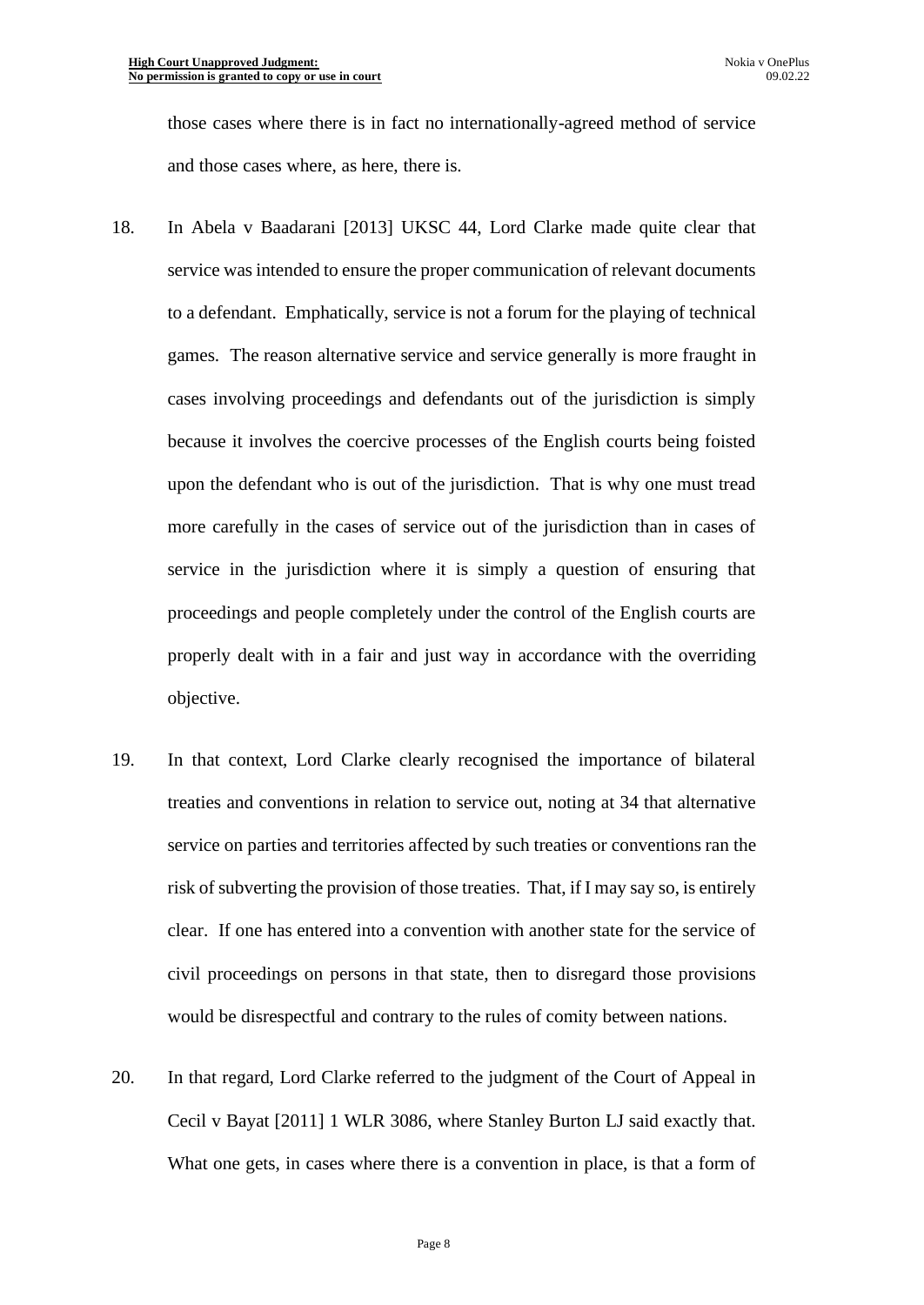service that is not that stipulated by the agreement between the States -- here the Hague Convention -- that process can only be disregarded or set aside or circumvented where there are special or exceptional circumstances.

- 21. It seems to me that there is a two-fold test in this kind of case. Applying and reading across rule 6.15 to the extraterritorial case, one must find a good reason to permit alternative service as opposed to the usual form of service, which in this case is service pursuant to the Hague Convention. Over and above that, though, because the Hague Convention is not a rule of domestic law but a rule operating on the plain of international law, there must be special or exceptional circumstances to justify a departure from the standard rules.
- 22. The English case law, to my mind, is essentially consistent with this. I have been referred to a number of cases in this regard beginning with Godo Kaisha IP Bridge v Huawei [2021] EWHC 1261 Pat, and the case of M v N [2021] EWHC 360 (Comm) where

Foxton J set out a further form of guidance in the Hague Convention case. I have taken these decisions fully into account. I am not going to read into the record the relevant paragraphs because that would already extend an overlong ruling. Rather, I am going to attempt to synthesise the position as I see it.

23. The law, or rather the discretion, has been helpfully synthesised in the case law that I have described. In a case without the extraterritorial dimension, one needs a good reason for alternative service. Where alternative service has an extraterritorial dimension, special or exceptional circumstances are required. We have, therefore, a two-stage test and I am going to begin with alternative service in the intraterritory case.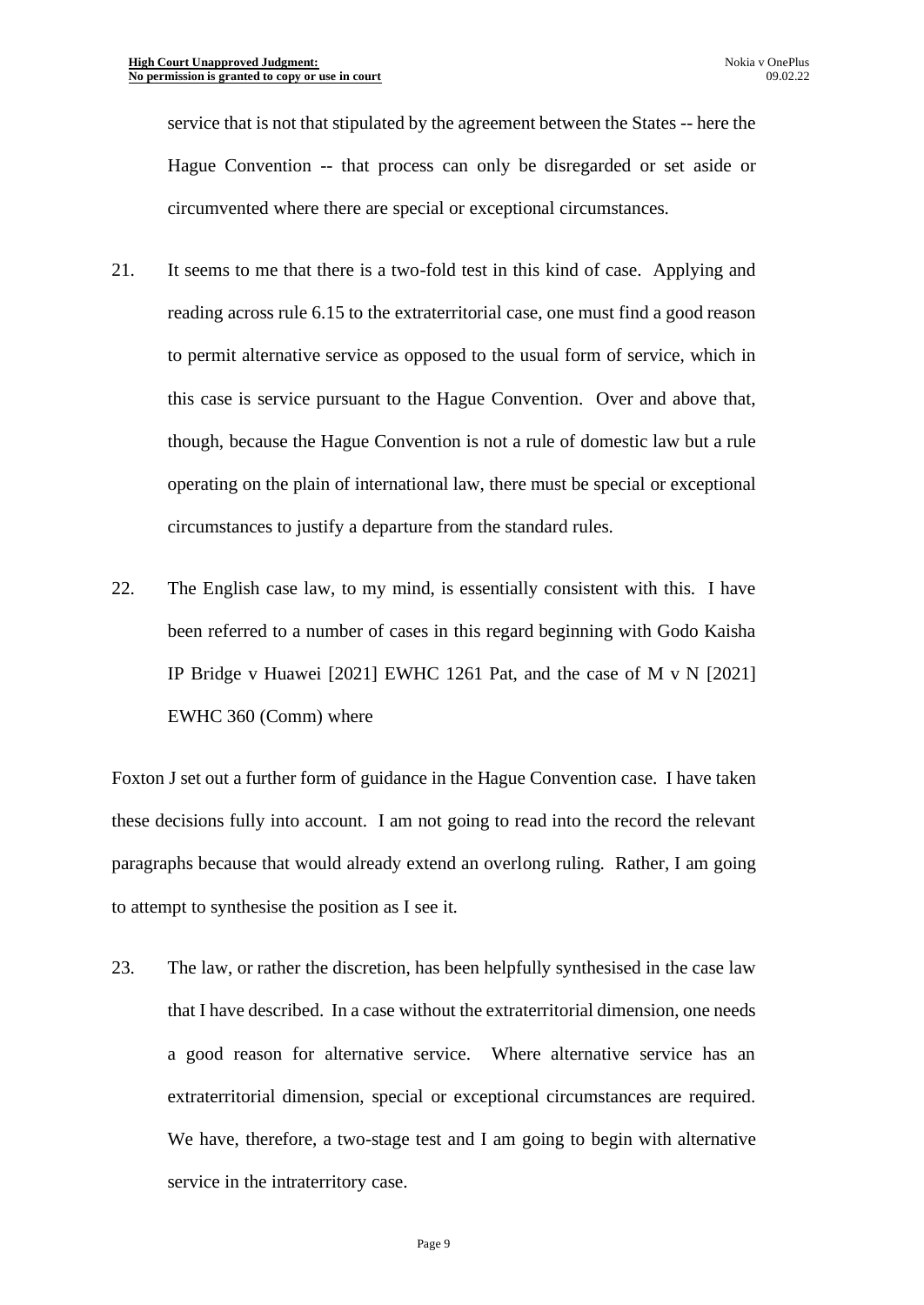- 24. In these cases, we have rules of service which apply by default but which can be varied by consent, and we have these rules for a reason. Litigants and their lawyers know where they stand and applications to the court are kept to a minimum. The parties can vary the process of service of documents if they wish, but if they do not wish then everyone knows exactly where they stand. It is only in special cases where there is neither consent nor these rules are appropriate that one needs to vary.
- 25. Of course, in these cases, questions of exorbitant jurisdiction and comity between states do not arise. By definition, they do not. In a domestic case, the good reason test involves really only a consideration of why the rules of ordinary service have failed to apply and whether it is appropriate, for the sake of good orderly litigation, to depart from the usual rules. One key consideration will of course be whether the means of alternative service will enable a claimant to give the defendant notice of the proceedings. That is the point Lord Clarke was making in Abela.
- 26. These considerations arise in extraterritorial cases also, but with added complexity due to the extraterritorial dimension. Unpacking these complexities a little I have the following points. First, the courts of this jurisdiction well appreciate the distinction between service in (a matter of right for a claimant) and service out (a matter controlled by the court) in these non-Brussels Regulation days. Although I appreciate the term "exorbitant" sits less well in this international world and has not found particular favour in recent decisions of the Supreme Court, it is perhaps all the more important for that reason. Service out involves the drawing in of a party into proceedings that may be of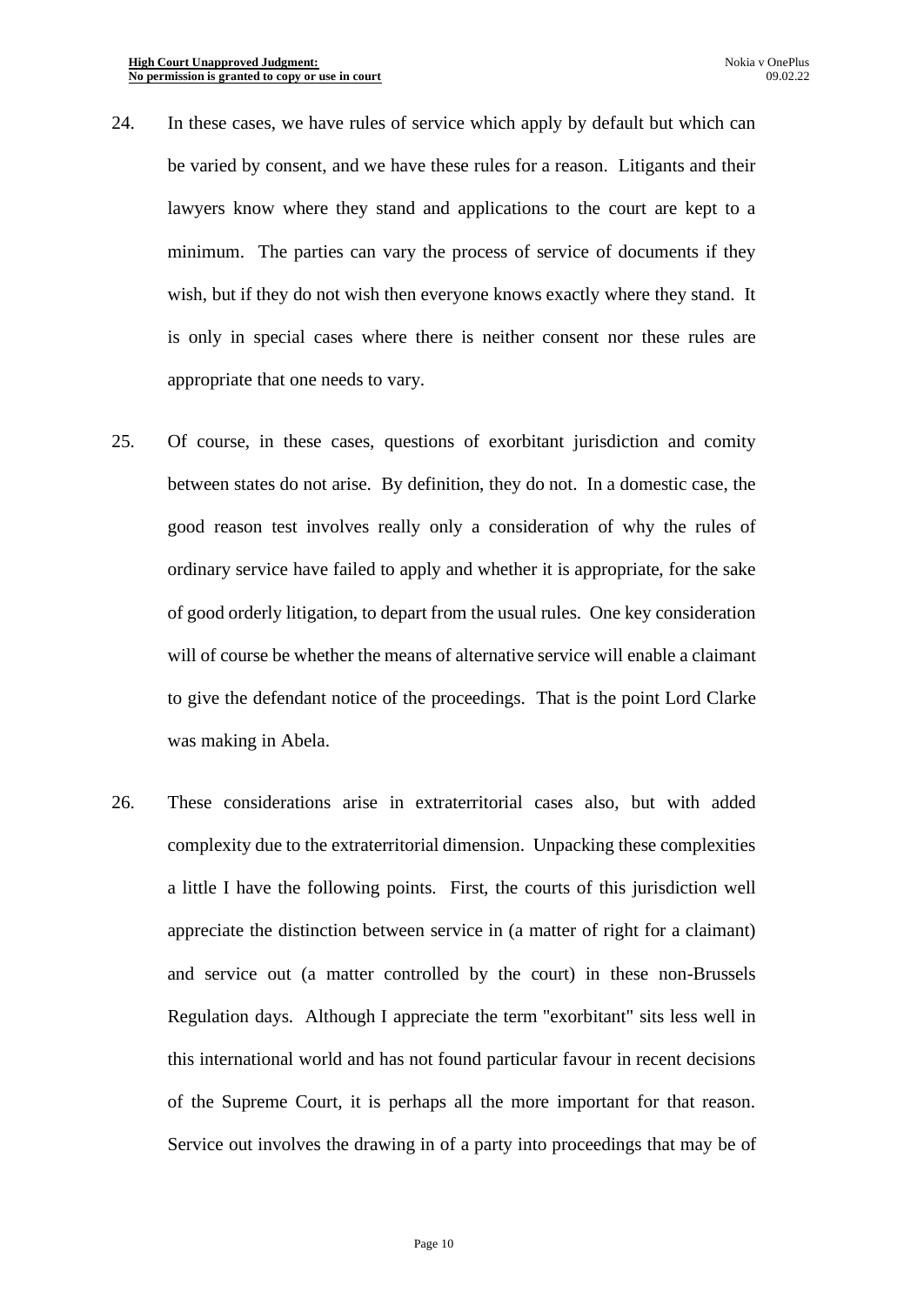profound importance to that party and may have impact on it. When such a party is entitled prima facie to consider itself un-circumscribed by the jurisdiction of the courts of England Wales. Equally, other states are entitled to a degree of respect with regard to persons, natural or legal within their territorial jurisdiction. So there is some merit in the term "exorbitant" and it is reflected in our rules which are very sensitive to other jurisdictions for service out and forum conveniens.

- 27. It is necessary to bear in mind secondly, and I do, that even before one gets to alternative service in an international case the hurdle of service out must be successfully jumped as it has been here. Of course, in an international case, as I have already indicated, there will not be default rules for service created by the CPR or other rules emanating from this jurisdiction. Sometimes there will be a convention stating the prescribed route for service; sometimes there will not be, in which case the party seeking to effect service will need to consider whether an order for alternative service adopting the state procedures for service that apply to the party to be served is appropriate and/or viable. That of course is not this case. This is a Hague Convention case and that is a hugely relevant consideration which informs where I go from here.
- 28. As was recognised in Godo Kaisha IP Bridge, mere delay cannot of itself provide exceptional circumstances. In fact, I do not consider it can even provide good reason. The fact is that any delay occasioned by the ordinary time span of Hague Convention service is one that is inherent in the process. It would require particularly a special set of circumstances to permit the Hague Convention in effect to be circumvented where it was to all intents and purposes working well.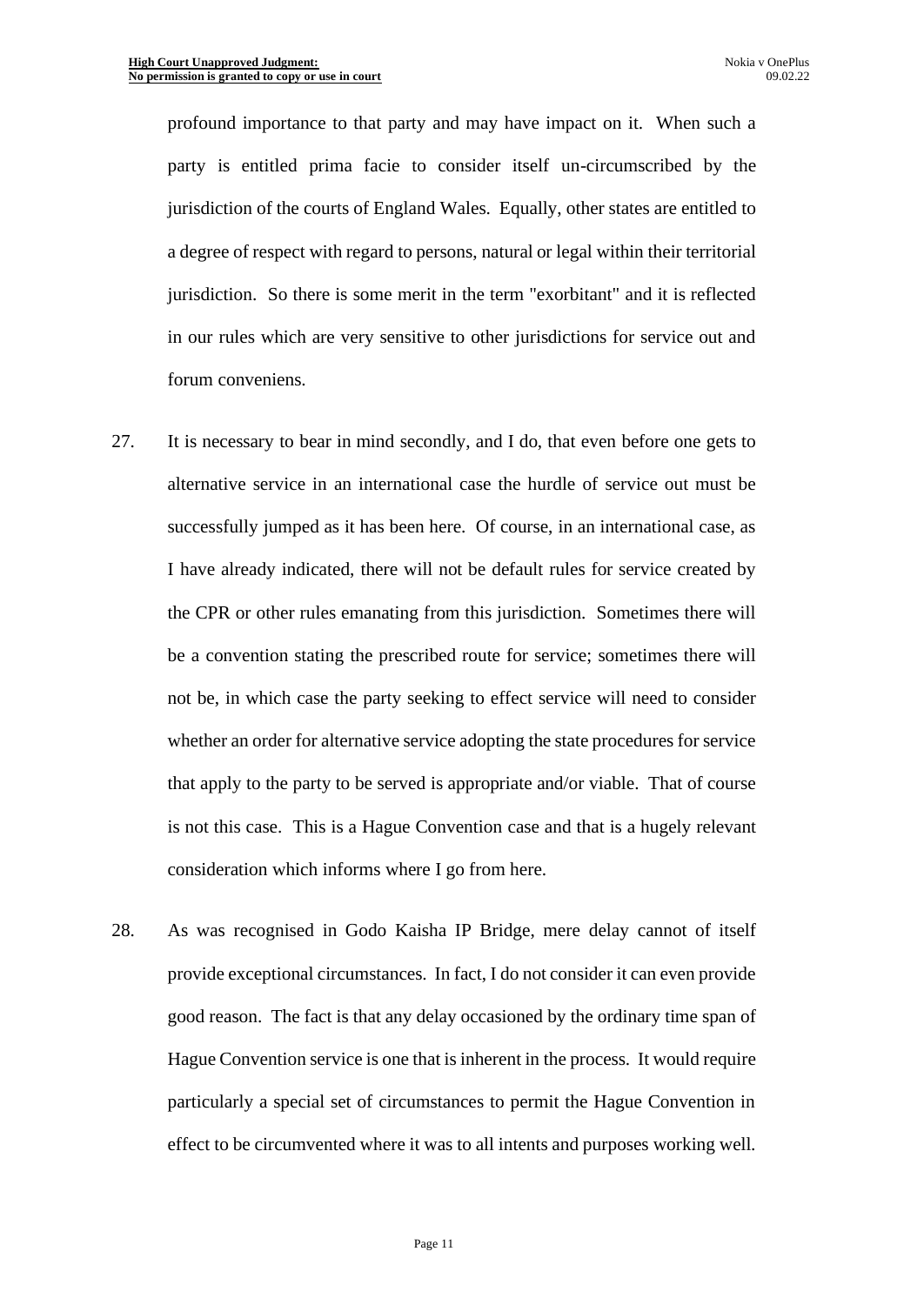I do not say never, that is always unwise for there may be cases of peculiar urgency where precisely this course is appropriate; but this is not such a case.

- 29. The fact is in this case, Nokia's efforts to serve under the Hague Convention have proven unsuccessful. The detail appears in Vary 5 and I am not going to set it out here. There are only two points that seem to me to be relevant. First, it cannot on the material before me be said that this situation is Nokia's fault. Nokia has quite obviously tried very hard to effect regular service pursuant to the Convention. I do not say that I have examined the processes followed by Bird & Bird and found them perfect in all respects; nor do I say that a determined defendant could not find fault with these processes. I have not looked but that is not the point, perfection is not the requirement. Service out should not be a technical minefield and I have no hesitation in concluding, based on the evidence I have seen, that first of all the ordinary process has not worked in this case; and secondly, this is in no way a matter that can be laid at Nokia's door.
- 30. The second point I make is this: despite permission for service being given on 8th July 2021, it has still not proven possible to effect service under the Hague Convention. It now seems likely that the Hague Convention service process may take 12 months or more, even assuming the current unforeseen difficulties can be overcome. There is no guarantee, I stress, that the same problem will not repeat itself. So it seems to me that the regular process for service has not worked, and that there is good reason both because of the unusual delay that will be occasioned and because of the sheer lack of certainty that the process will work at all in this case for alternative service to be ordered. If this was a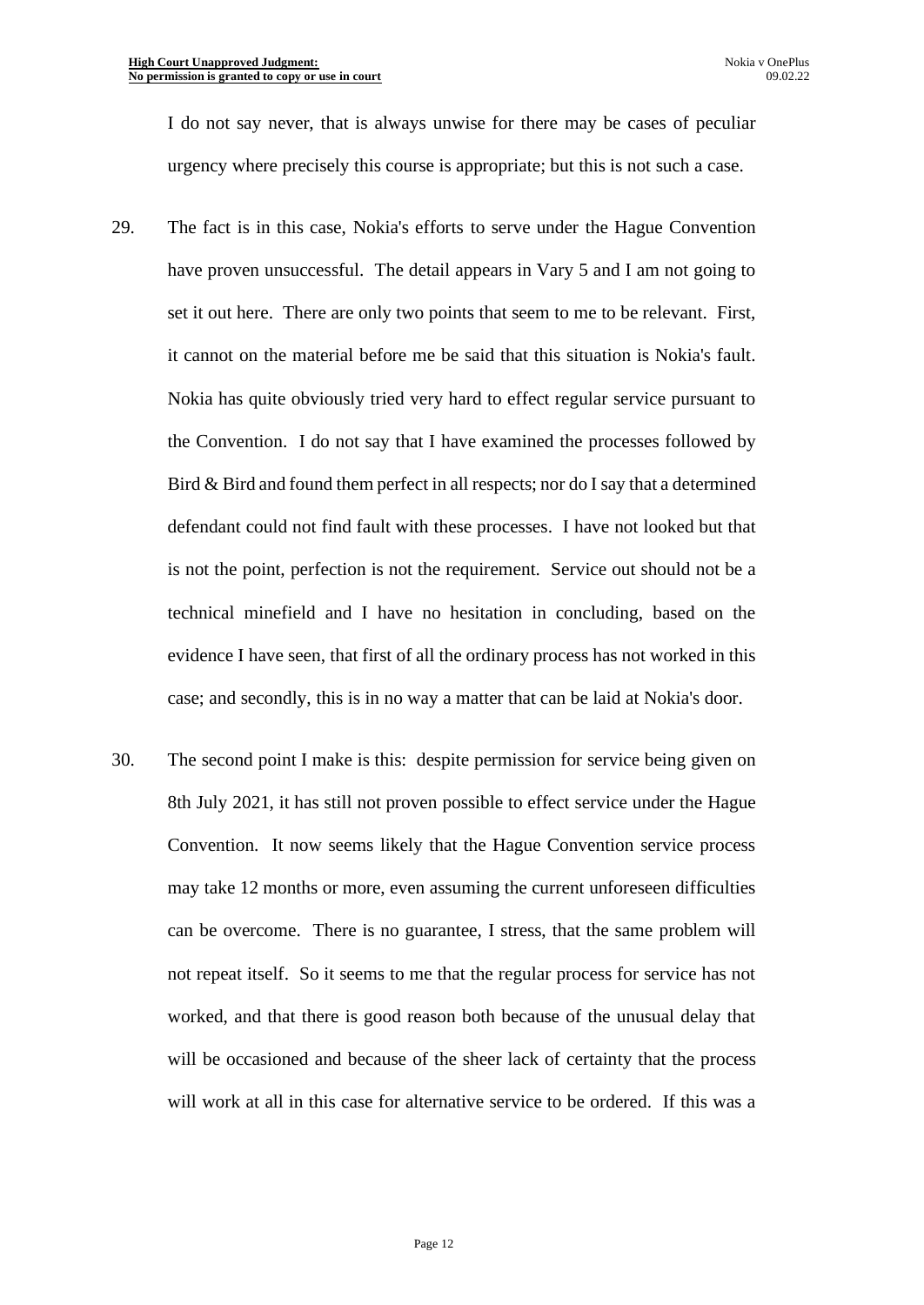domestic case that would be the end of the matter, but of course it is not. That is the first stage of the inquiry.

- 31. I turn now to the second stage, special or exceptional circumstances justifying a sidestepping of the Hague Convention. It seems to me that this second stage involves a balancing and consideration of the importance of properly conducting what are regular proceedings in this jurisdiction, against departing from the regular form of service stipulated by a foreign state for the service of persons within its borders. Put shortly, it is due administration of justice versus comity and it is where the interests of the former outweigh those of the latter that special circumstances or exceptional circumstances exist.
- 32. I bear in mind that it was considered in Godo Kaisha IP Bridge that delay might suffice to constitute exceptional circumstances when coupled with another factor or factors, such as for example some form of litigation prejudice or whether delay was of such exceptional length as to be incompatible with the due administration of justice.
- 33. Looking at this balance the prejudice or effect on comity is here slight or nonexistent. The fact is that D1 and D3 are not formally but informally totally enmeshed in this litigation. This is not a case of a true stranger being dragged kicking and screaming across the threshold of these courts. The facts are very fully set out in Vary 5 and I note the following by way example of D1 and D3's enmeshment in this or related litigation, which is for them extraterritorial being domiciled in China.
- 34. First, there is every indication that D1 and D3 are both well aware of these proceedings. In fact the legal representative of these parties, Ms. Zhu, has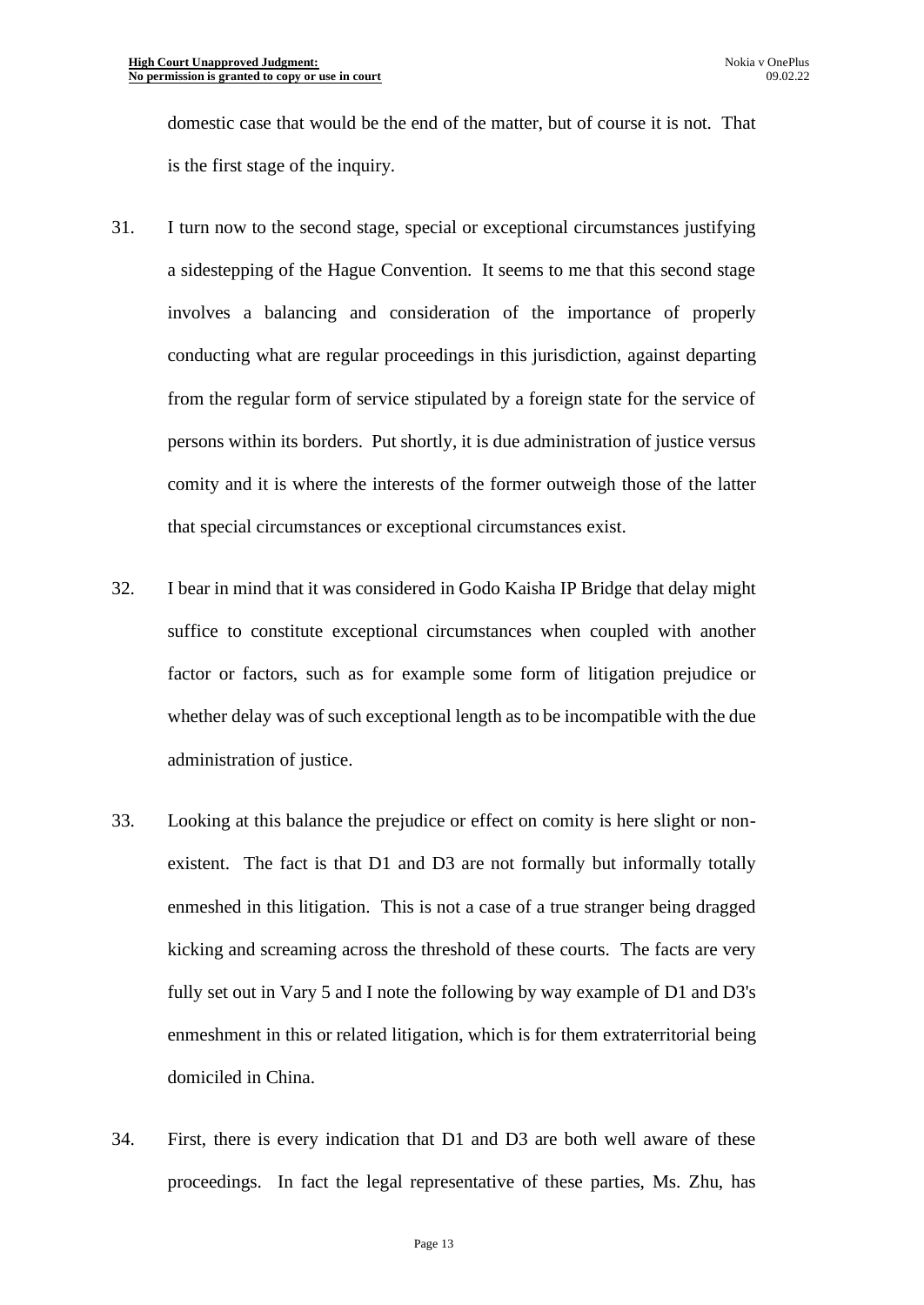confirmed in a witness statement before this court in the SEP proceedings that she has received copies of the pleadings in this action. There is therefore an unusually high degree of confidence that the proposed methods for alternative service will in fact bring the documents to the attention of D1 and D3. Indeed, D1 and D3 are likely to be informally aware already.

- 35. Secondly, the third defendant is already participating in litigation in other Hague Convention states; in particular, Germany, regarding litigation in relation to the German designation of the same patent. In the SEP proceedings in this jurisdiction the same Chinese defendants have accepted service via the same solicitors. Even in these very proceedings various members of the legal teams employed by the Chinese defendants, Ms. Zhu and Mr. Peng have attended the hearing to list the trial via video-link.
- 36. Thirdly the third defendant is also running an opposition against the patent in the EPO, which, if successful, would lead to revocation of the patent, including in the UK. The second and fourth defendants relied on D3's opposition in support of their unsuccessful stay at the CMC of this action. D2 and D4 at the CMC also relied on materials filed in Germany, despite only the first and third (D1 and D3) defendants having any involvement in the German action. D1 and D3 are therefore indirectly affecting these proceedings, both through their control of the second and fourth defendants and through their efforts centrally to revoke the patent in suit at the EPO. So much for the comity balance.
- 37. I turn then to the question of prejudice to the due administration of justice in these proceedings, that is very considerable. This is a claim regarding commission of a tort in this jurisdiction, it is based on a UK-specific intellectual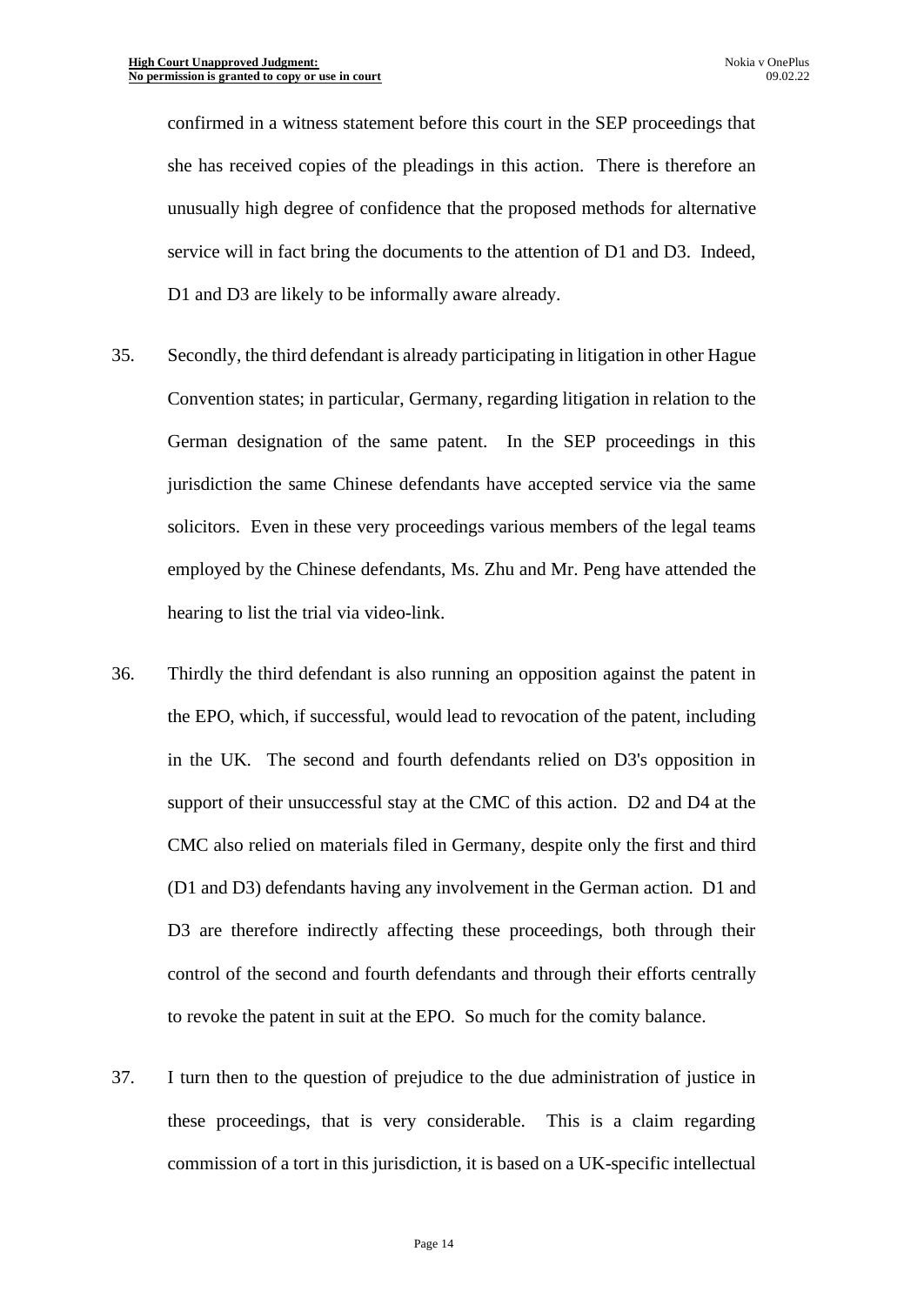property right and so the claim cannot be litigated elsewhere. The patent is not essential to any standard. There is no global FRAND licence raised in the defence of these proceedings. The question is solely litigated by reference to the usual rules of infringement and so on.

- 38. In the present case, the trial has been listed for September 2022, around 15 months after the issue of the claim form. At the CMC, directions were set out on the assumption that Hague Convention service would be successful by the first quarter of 2022. Put another way, and going back to the point I made earlier in this ruling, what is clear is that the proceedings have been so structured so as to take account of the usual length of process in effecting proper service under the Hague Convention, and that to my mind is a very significant factor in illustrating the prejudice to the due administration of justice here. The fact is that a trial set down taking into account that service needs to be effected on D1 and D3 via the Hague Convention is going to be disrupted unless this order is made. There are, because of the way the trial timetable has been structured and the directions to trial set, a number of directions applicable to D1 and D3 in respect of which the day for compliance is now and certainly is going to be before the date at which Hague Convention service could be effected. In particular, D1 and D3 will only be able to meet the existing disclosure deadline if permission for alternative service is granted.
- 39. It seems to me that the risks to the due administration of justice and prejudice to that are in this case considerable indeed. I am therefore going to make an order in the terms sought. In conclusion, and having made that decision, I should make two final points: first, this is an application ex parte, and there is